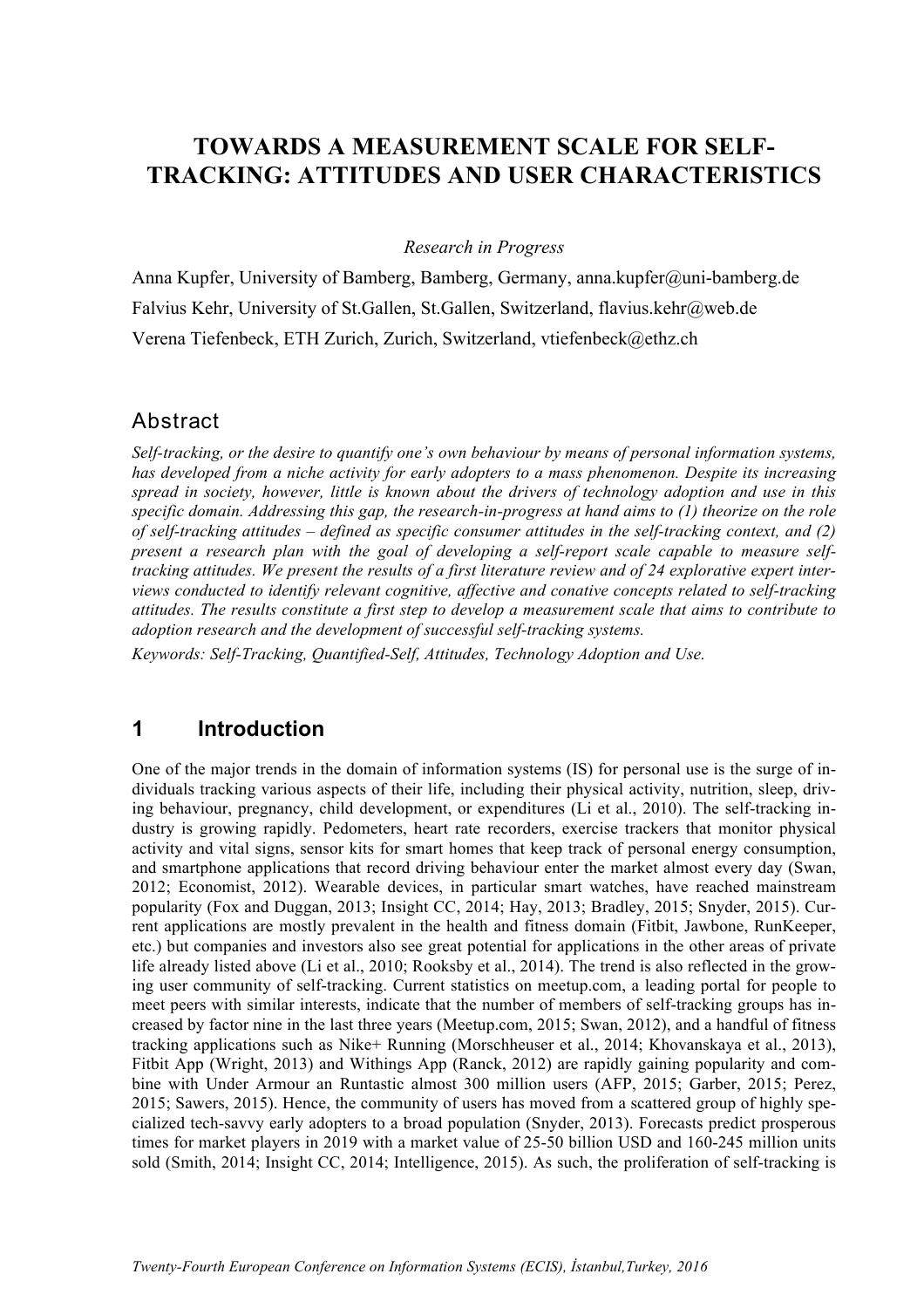an example of ISs that rapidly gain further ground outside traditional firm boundaries and are entering the mass market.

However, various market research studies reveal diverse hurdles to adoption (including price, design, consumer attitudes, and short-lived interest), raising the question on the drivers and barriers of technology adoption in this specific domain (Insight CC, 2014; Intelligence, 2015; Nuviun, 2015; Rooksby et al., 2014; Lupton, 2014; Shih et al., 2015). Yet surprisingly little is known about the adoption of self-tracking applications and devices (Sjöklint et al., 2015; Yoo, 2010).

Leading scholars and practitioners interested in this new phenomenon rely on general IS concepts and models, in particular the Technology Adoption Model (TAM) and related models (Venkatesh et al., 2012; Davis, 1985; Yang and Yoo, 2004). Following the fundamental notions of these widely-used frameworks, one may hypothesize that individuals who engage in self-tracking, as compared to nontrackers, may share certain opinions, beliefs, or attitudes that uniquely contribute to the adoption of these systems. For that reason, we derive the following research questions for the overall project:

- (1) What are the unique attitudes that individuals share who a) use and b) who do not use selftracking devices and applications?
- (2) How can we measure these attitudes in a reliable and valid way?

More concretely, the goal of this Research-in-Progress article is to answer the following research question

(3) What insights on attitudes towards self-tracking exist in literature and among self-trackers as well as non trackers?

The overarching goal of our research is to develop a self-report instrument to measure attitudes towards self-tracking. By doing this, we follow Sjöklint et al. (2015) who challenge the application of current IS theories in the domain of wearables. Attitudes towards a specific technology constitute one of the major antecedents to the adoption of knowledge sharing systems and self-management tools (Casimir et al., 2012; Esmaeilzadeh et al., 2011; Kwok and Gao, 2005; Nam et al., 2011). At the same time, however, existing consumer attitude scales (e.g., Davis (1985), Nickell and Pinto (1986), Joyce and Kirakowski (2015), Yang and Yoo (2004), Igbaria and Chakrabarti (1990), Wixom and Todd (2005)) often cover a specific domain or technology (e.g. General Internet Attitude (Joyce and Kirakowski, 2015)), or may be classified as insufficient or inadequate when regarding the phenomenon of self-tracking (see section 2.2 for a detailed discussion). Hence, our approach is to follow the three classical steps established in psychological and IS literature for scale construction: Qualitative item generation, quantitative purification, and validation (e.g. Churchill (1979), Lewis et al. (2005), Smith et al. (2014), Mackenzie et al. (2011)).

In this research-in-progress contribution, our methodological approach and preliminary results from the first phase will be described. The paper is structured as follows. Section 2 presents the theoretical background and results of our first literature review iteration. Section 3 outlines the methodological procedure we will follow in the process of scale development. Section 4 presents the results of explorative interviews with 24 experts. Finally, we summarize and critically review the preliminary research results, underline the contribution of our work, and give an outlook on the next steps.

### **2** Theoretical background: Self-tracking and attitudes

### **2.1 Self-tracking**

Self-tracking is defined as "*the practice of gathering data about oneself on a regular basis and then recording and analyzing the data*" (Lupton, 2014, 77). Other terms such as lifelogging, quantified selftracking, quantified self (QS), personal informatics, or personal analytics are used interchangeably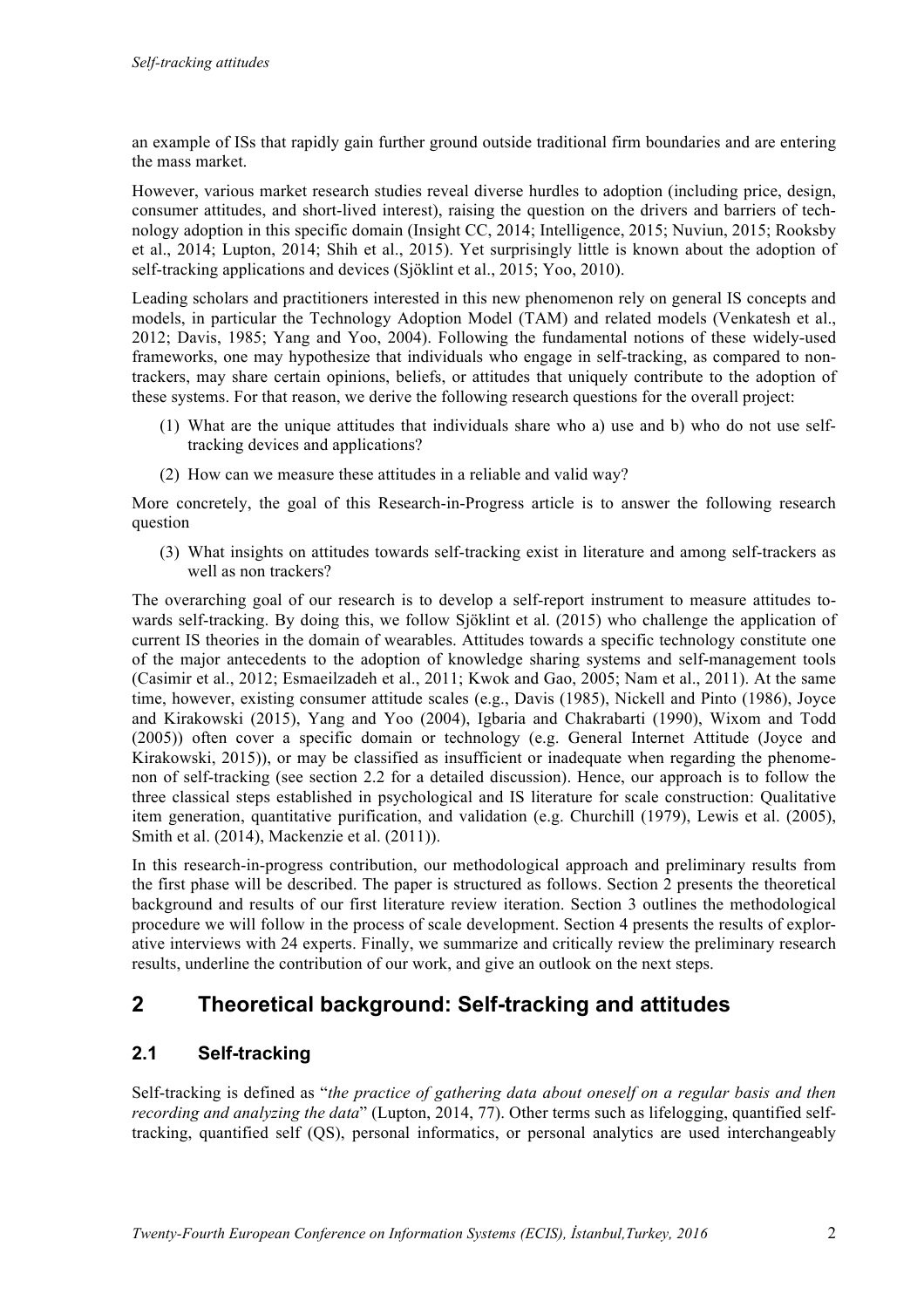(Choe et al., 2014; Lupton, 2014; Li et al., 2010). With the goal of understanding and scanning the research on self-tracking, we conducted a literature research (keywords: "self tracking", "quantified self", no time period selected due to the limited results) accordingly to typical methodological approaches in IS (Webster and Watson, 2002; Brocke et al., 2009) and current practice (Bengtsson and Gerfalk, 2011). We proceeded in three steps: First, the AIS Senior Scholars' basket of eight journals was screened. The search only resulted in four hits (three in MISQ and one in ISR). Since there were no substantial results, the search was extended to IS conferences (ICIS, AMCIS, ECIS) due to the novelty of the subject and the longer time to publish for journal papers. The following hits resulted from the research on the AIS database: ECIS (results from 2000-today: 7), AMCIS (results from 1995 today: 11), ICIS (results from 1980-today: 1). Finally, we expanded the scope of research to psychology and HCI (human computer interaction) conferences via ACM Digital library. For CHI and CHI AE proceedings, the keywords resulted in 81 hits, for MobileHCI and BCS-HCI into 21 hits, and for UbiComp into 92 hits.

As one of the few articles that directly study the phenomenon of self-tracking, (Gimpel et al., 2013) developed a five-factor-framework and psychometrical scale of self-tracking motivations, yet their focus is limited to the healthcare domain and to the motivation of individuals who already are consider themselves as active self-trackers ("I'm self-tracking because…"). Sjöklint et al. (2015) conducted 42 interviews to study user experience with the adoption and use of wearables.

They conclude that individuals tend to use wearables not as a pre-commitment device (e.g., to restrain or motivate a future behaviour (Hoch and Loewenstein, 1991)), but as a way to reflect on their behaviour. For that reason, they stress that current IS theories won't be easily applicable for wearables. In the HCI domain, our literature review identified a growing body of work on self-tracking. While these contributions enhance the basic understanding of the phenomenon, they are mostly concerned with the novelty of the technology and with prototypes of specific applications (mainly in the health and fitness domain). Most of those contributions are experimental in nature, not deeply rooted in theory, and draw on interviews with early, tech-savvy adopters that have close ties to the HCI domain to identify motivations, styles of self-tracking, pitfalls and barriers, the role of social aspects, and design aspects (Choe et al., 2014; Li et al., 2010; Lupton, 2014; Rooksby et al., 2014; Shih et al., 2015; Epstein et al., 2014; Karkar et al., 2015; Rapp and Cena, 2015). The existing literature offers very few insights into self-tracking as a mass-phenomenon or into the attitudes of basic users (no early QS adopters). A measurement scale that adequately captures consumer attitudes towards self-tracking activities and the adoption and use of self-tracking technologies is missing. We hope to fill that gap by developing a psychometric scale that is rooted in theory and builds upon a much more diverse sample of interview participants in order to support future research in this field. Following the statement of Rooksby et al. (2014) that "*it seems unlikely that cognitive models can explain […] tracking*", we take a different approach in understanding self-tracking behaviour by including the concept of attitudes that incorporates cognitive, affective, and conative components.

### **2.2** Attitude and self-tracking scales

As a core element of IS research on technology adoption (Lee, 2010; Williams et al., 2009), the concept of attitudes plays an important role in many models explaining the adoption and use of different ISs (Davis et al., 1989; Ajzen, 1991; Fishbein and Ajzen, 1975; Yang and Yoo, 2004; Jensen and Aanestad, 2007). The concept of attitudes is derived from (social) psychology. Attitudes are defined as "*an individual's positive or negative feelings (evaluative affect) about performing the target behaviour*" (Fishbein and Ajzen, 1975). Thus, attitudes indirectly influence the behaviour of individuals (or at least their intention to engage in a behaviour). Attitudes are multidimensional. They consist of an affective (*emotions, feelings*), cognitive (*beliefs, thoughts, and attributes)*, and conative (*past behaviour or experiences*) component (Maio and Haddock, 2009). Understanding the attitudes towards selftracking should help predicting the self-tracking behaviour of individuals and consequently identifying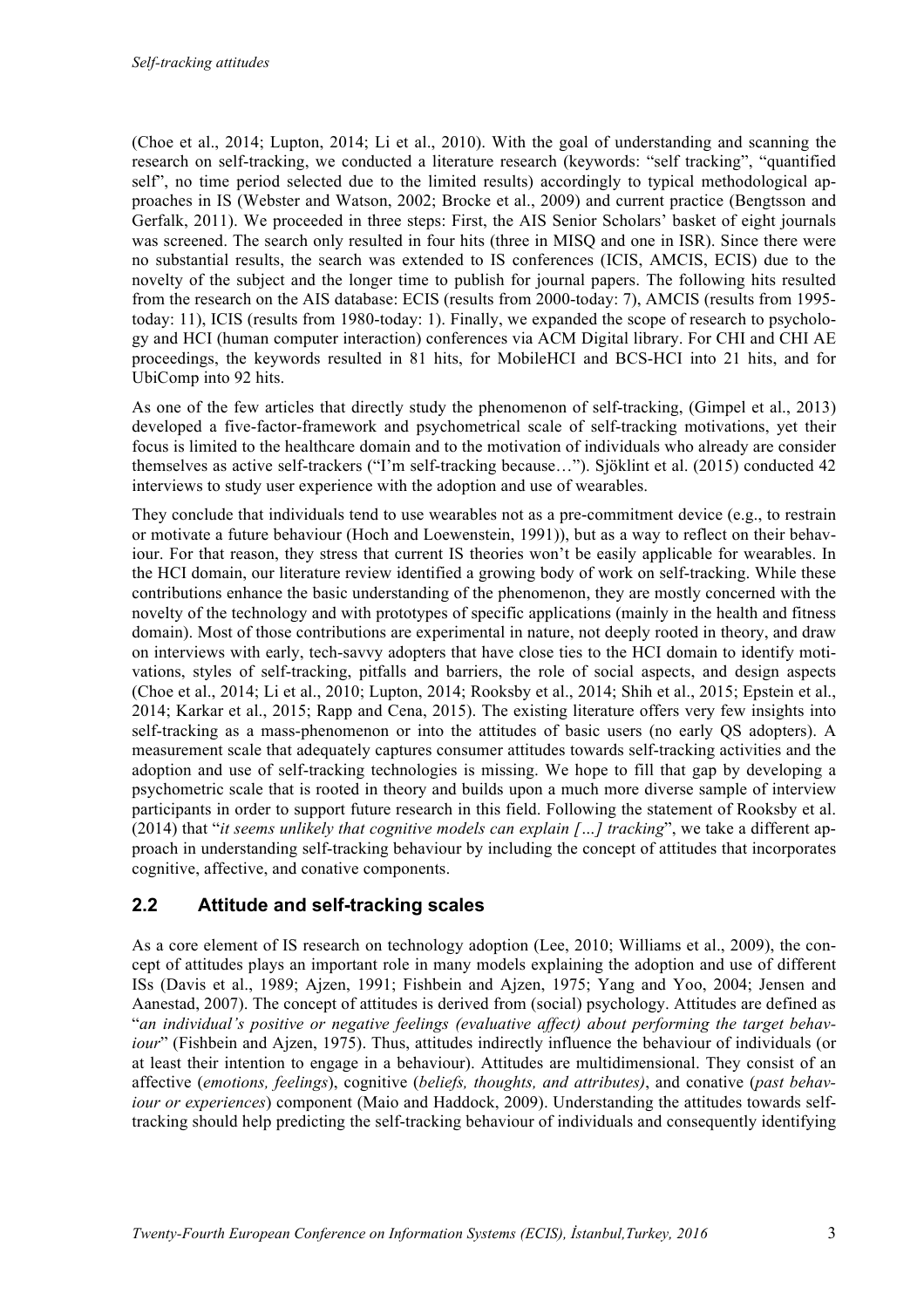potential users or customers. An in-depth understanding of attitudes towards self-tracking is also a natural step towards improving self-tracking IS, towards fostering their adoption, and allowing users to reap the benefits of IS usage.

Attitudes play an important role in the IS literature on technology adoption (Swanson, 1982; Yang and Yoo, 2004). In a first round of literature research in the top IS journals, we found various methods and tools to measure attitudes. First of all, we identified TAM/TPB/TRA-related attitudes for individual technologies (Wixom and Todd, 2005; Yang and Yoo, 2004; Kim and Malhotra, 2005). Second, specific attitude scales such as the General Internet Attitude scale (Joyce and Kirakowski, 2015), Attitudes towards Microcomputers' usage (Igbaria and Chakrabarti, 1990), attitudes towards general technology (Edison and Geissler, 2003) with 10-25 statements that specifically address a certain domain or system. However, the literature lacks an adequate measurement scale that covers consumer attitudes towards the common set of features shared by many self-tracking applications across various domains (including the voluntary and autonomous character of those activities, the generation and analysis of statistics, and aspects like control or optimization (Gimpel et al., 2013; Wolf, 2010)). Concerning selftracking scales, to the knowledge of the authors, only the psychometric scale developed by (Gimpel et al., 2013) exists (see section 2.1).

### **3** Methodological Approach to Scale Development

### **3.1 •• General Methodology: Construct Development**

We follow the construct development process by Smith et al. (2014), as they already integrate four major approaches from IS literature with modifications according to Lewis et al. (2005) and MacKenzie et al. (2011). The overall process chosen can be divided into three major stages (Figure 1). In a first stage, literature reviews and interviews are conducted to capture the nature of the conceptual domain, theme, and definition (Lewis et al., 2005). The results of a first qualitative analysis are consolidated in a preliminary set of items. Once the first set of items is collected, content validity will be assessed. A group of experts will then screen and pre-test the set of items in order to add, delete, or modify items (Lawshe, 1975). This aims at ensuring that the developed construct draws "*from the theoretical essence of what they propose to measure"* (Straub and Gefen 2004, p. 387). Finally, a model specification will be drawn (reflexive or formative constructs, see Petter et al. (2007)).

In a second stage, the first preliminary instrument will be tested in the field with the goal of purifying it through exploratory and confirmatory factor analysis. Stage three will consist of the instrument validation. It will include tests for validity (content, internal, and construct), reliability, and generalizability (definitions and further information see Petter et al. (2007), Straub and Gefen (2004), Bagozzi (1993), Churchill (1979), MacKenzie et al. (2011), Lewis et al. (2005); Hinkin and Tracey (1999), Haws et al. (2012), Hoehle and Venkatesh (2015)).



*Figure 1. Three stages of construct development adapted from Smith et al. (2014)*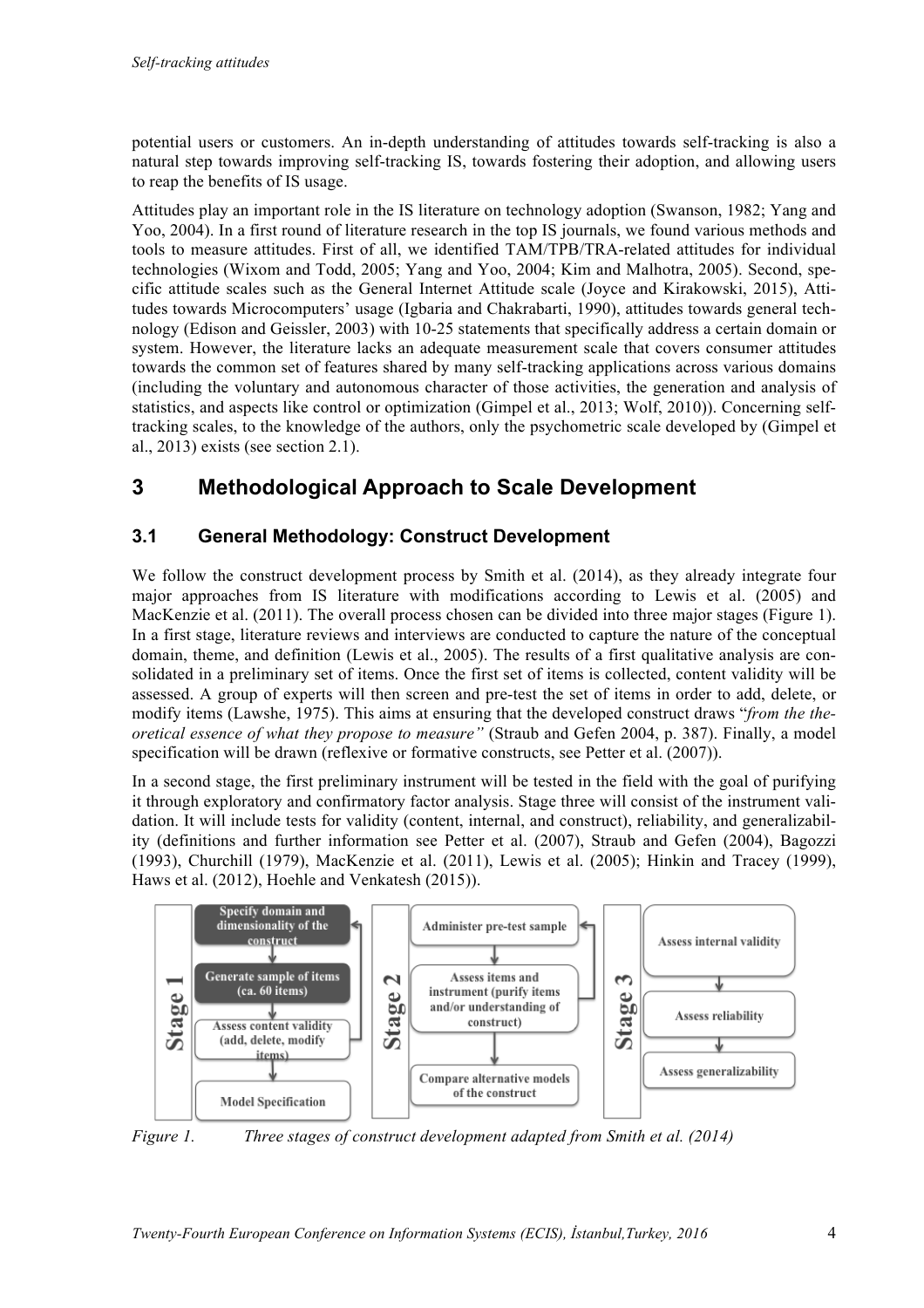In this paper, we describe preliminary results of stage 1. We conducted 24 interviews and a first literature review. These qualitative sources contribute to the domain and dimensionality specification as well as the item generation. The detailed procedure employed for the expert interviews will be described in the following.

### **3.2** Explorative Interviews for Stage 1

As outlined above, a first step in our approach to develop a measurement instrument for attitudes towards self-tracking consists of qualitative interviews. On the one hand, they will serve as input for the domain and dimensionality specification. On the other hand, we will excerpt possible items from the interviews.

We chose open individual narrative interviews (in person and per Skype/telephone/Google Hangout, duration on average 40 minutes) in order to support our exploratory research on attitudes towards selftracking (Bortz and Döring, 2006; Jäger and Reinecke, 2009; Stier, 1999). For that reason, a third person technique was adapted to overcome possible difficulties in expressing the interviewee's thoughts, emotions, and opinions. That is, rather than asking for their opinions directly, interviewees were requested to project their attitudes on a peer (Donoghue, 2010). We used a semi-structured interview format with three central questions: (1) What personality traits, attitudes, and opinions drive selftrackers? (2) What personality traits, attitudes, and opinions drive non-trackers? (3) Do you engage in self-tracking and do you like this activity (or not)? Prior to the interviews, participants were ensured confidentiality and anonymity (Jäger and Reinecke, 2009; Myers and Newman, 2007) and were asked for their agreement with regard to audio recording (23 agreed to have their voice recorded).

To gather insights from early-adopter/heavy users, we recruited nine participants from the QS-Meetup community (we contacted those whose contact information was publicly available on the Internet). To diversify the panel and overcome elite bias (Myers and Newman, 2007), we added 15 participants (out of 32 contacted individuals identified through an online research for blogs, web sites, and articles, and Facebook): dietary consults, sport and fitness researchers, a historian, sociologists/HCI researcher/historian psychologists, students, and journalists. In total, the sample comprised seven female and 17 male participants, aged between their early 20s to late 60s. The interviews were conducted in two rounds and two countries: the first one took place in Switzerland (Basel/Zurich) and the second one in Germany (Bamberg/Nuremberg).

Following best practices in qualitative research, the sample was as heterogeneous as possible (Robson, 2011). In this regard, our approach also differs from prior attempts to investigate self-tracking in a qualitative way (e.g. Choe et al. (2014), Rooksby et al. (2014)), given that authors in these studies largely focused on participants who already use self-tracking devices on a regular base, while we attempted to also include non-adopters outside the QS community in order to focus on the differential thoughts and opinions of adopters vs. non-adopters. Data was recorded via audiotape and transcribed later. In ten of 24 cases, a second researcher was integrated in the process to increase evaluation objectivity. The key findings of the interviews are summarized in the following.

## **4** Preliminary Interview Results

We conducted a content analysis of the memory notes and four transcripts. First of all, six interviewees could not clearly narrow down a specific persona (precise demographics) of a self-tracker. In the course of the interviews, they realized that their ideas of a typical self-tracker (young male in his thirties, technical background) were not confirmed when thinking about peers actually engaged into selftracking. As an example elderly relatives or friends were engaged into self-tracking even though they do not show a high technology affinity. Furthermore, P18 (participant number 18) stated: "*women just do not show such a great affinity*", however, later in the interview he revealed: "*The Fitbits, the pe-*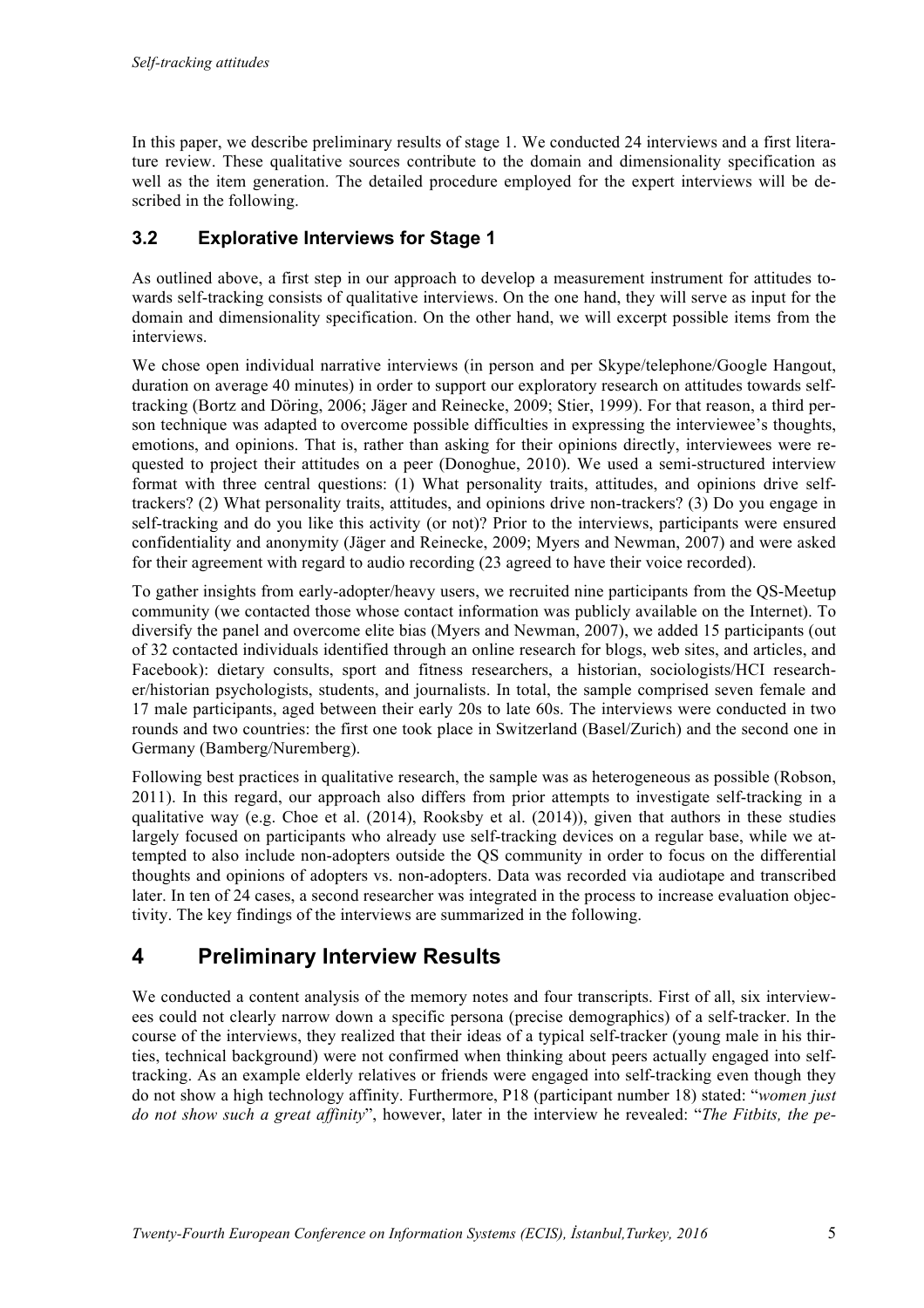*dometers, have – I think – 60% women in their user groups. And also sleep trackers are really popular for women.*". So, it is questionable if people interested in self-tracking share the same demographics.

Second, self-tracking is not bound to specific devices or technologies. When inquiring our participants, we revealed a wide range also including various analogue self-tracking methods: pen and paper based, apps, and excel sheets help to track a wide range of domains (including water drinking wellbeing, medication, mileage, financial expenditures, fitness levels, weight, and blood sugar data). Many participants were already engaged in analogue tracking before technology was perceived as a way to ease their measuring efforts.

Third, we identified different motives for different groups. Six participants categorized self-trackers into two to four segments. They mainly detected the following categories for self-trackers:

- Long-term users and pattern-seeking individuals: P12 defined them e.g., as individuals who "*compulsively record a number of* data *streams with no end date".*
- Goal-pursuing individuals: P12 defines individuals from that categorization as people who want "*to accomplish a specific goal within a limited time frame, e.g. the person who wants to lose 10 lbs over the course of six months and tracks their calories and activities*".
- Problem-solving individuals (in particular for medical purposes): P12 reveals that there are people who have "*a problem but do not know what causes it and therefore monitor a wide variety of potential factors".*
- Short-term users: Individuals who use the system out of curiosity and only for a short period of time (P4 states that "*once you know how much you walk on a usual day, then you don't need the numbers any more*").
- Sharing individuals: Even though, one part of the participants stressed the fact that, selftrackers do not need to share their self-tracking results, another particpant states that selftrackers tend to like to share their data (a mean to self-presentation and peer comparison).

Finally, we observed a specific affinity or aversion towards self-tracking. P4 underlines: "*I think there are people who just like taking measures or tracking.* […] *Twenty years ago I already went to the fitness center and there was some kind of document, which you had to fill out and you had to fill in measures, the measured time or number of steps or any data, of course, I did not enjoy it. I abandoned that pretty fast, but there were people who did that with very big meticulousness, they recorded always what they did.*"*.* On the other hand, P16 states that there are people "*who reject that [self-tracking] or who are not into it*".

Another iteration of the content analysis will deliver a defined set of items (statements expressing positive or negative attitudes) for the first version of our instrument. Furthermore, the domain specification will be finalized and first dimensions will be set.

# **5** Discussion and Conclusion

In this paper, we described the current state of our research to develop a new scale to measure attitudes towards self-tracking. The first section of this paper reviewed the few existing insights from IS and HCI literature we were able to find on that topic.

Then, we explained our planned process of the construct development. Furthermore, we included first results from explorative interviews with 24 participants to clarify attitudes and opinions on selftracking. Our key findings encompassed the observation that according to most interviewees, demographics (gender, age, education) may not well predict self-tracking behaviour. Moreover, technology merely seemed to enhance an innate tendency shared by many individuals to quantify their life: they tracked several metrics before the advent of dedicated tracking technologies. Furthermore, selftracking is driven by different motives. The first round of interviews suggested a categorization into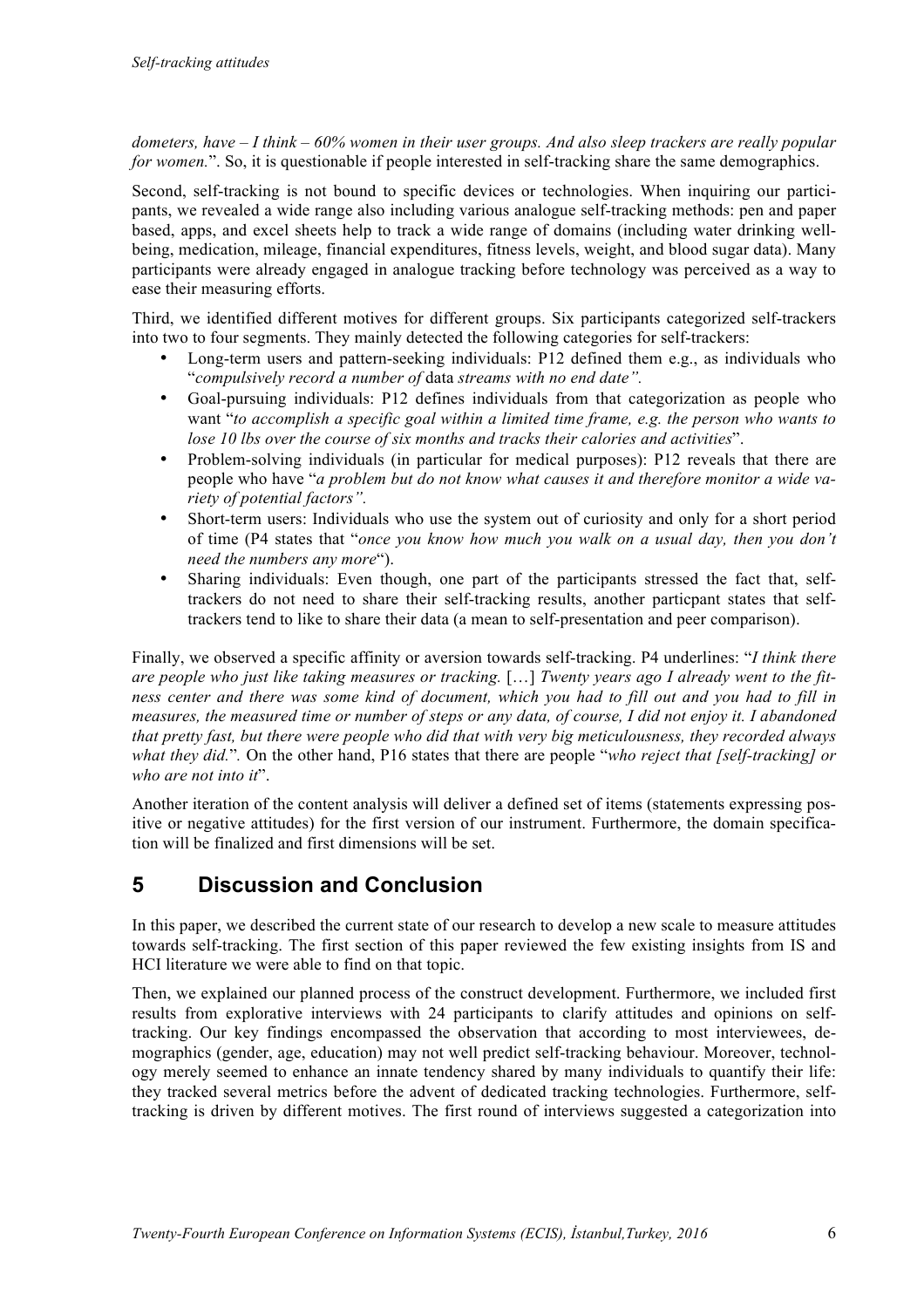five types of self-trackers. Finally, several participants underlined that some people clearly demonstrate a strong positive or negative attitude towards self-tracking.

We followed by the call from Rooksby et al. (2014) to contribute to the open discussion on goals, motivations, actions, and activities in the context of personal tracking. Furthermore, we enlarged current qualitative knowledge that mainly focuses on very active self-trackers (Gimpel et al., 2013; Choe et al., 2014; Rooksby et al., 2014). This helps to gain insights on categorizing personality types of selftrackers for example. Once the measurement instrument is fully developed, we hope to help to refine and contribute to current IS models that investigate the adoption and use of self-tracking devices, as requested by Sjöklint et al. (2015). Researchers and practitioners can profit from these insights. For example, the generation of Big Data through personal IS is strongly dependent on the adoption and usage of self-tracking systems. Insights on attitudes can help to better understand (potential) users. Due to the fact that attitudes also play a role in post-adoption issues such as continued IS (such as in Hsieh et al. (2008), Kim and Malhotra (2005), Sun and Zhang (2006)) other domains could benefit from a new scale on attitudes towards self-tracking. Furthermore, practitioners will gain increased knowledge about future users. This knowledge can help to support designers and developers to create self-tracking systems or to integrate self-tracking functions into product.

The limitations of our work mainly encompass methodological issues with regard to the explorative nature of the interviews – such as reliability, replicability, and transparency. We tried and will try to address these limitations by audiotaping, transcribing, and iterating the content analysis multiple times. Yet, systematic flaws such as social desirability, Hawthorn, self-presentation, self-disclosure and participation biases have to be taken into consideration, too. When it comes to the potential of generalization of our key findings, we are aware that our interview sample is not representative and could be enlarged. However, we rather aimed at gathering a diversified representation of attitudes towards self-tracking instead of one-sided thoughts, opinions, and feelings. Finally, the current state of our research as a research-in-progress reveals that we still need to strengthen the literature review for possible new insights (in other domains such as psychology) and elaborate the interview analysis. With these insights we will generate the preliminary item list, define the construct, and specify the measurement model followed by the purification of the item list (stage 2) and validation (stage 3).

### Acknowledaments

This work was supported by the EU FP7 Collaborative Project - DAIAD (FP7-ICT-2013-619186).

### References

- AFP (2015). *Grâce à Ses Bracelets Connectés, Withings Cartographie L'activité Physique En France*. URL: http://www.ladepeche.fr/article/2015/02/09/2046329-grace-bracelets-connectes-withingscartographie-activite-physique-france.html (visited on 11/26/2015).
- Ajzen, I. (1991). "The Theory of Planned Behaviour." *Organizational Behaviour and Human Decision Processes* 50, 179-211.
- Bagozzi, R. P. (1993). "Assessing Construct Validity in Personality Research." *Journal of Reasearch in Personality* 27, 49-87.
- Bengtsson, F. and P. J. Gerfalk (2011). "Information Technology as a Change Actant in Sustainability Innovation: Insights from Uppsala." *Journal of Strategic Information Systems* 20 (1), 96-112.
- Bortz, J. and N. Döring (2006). *Forschungsmethoden Und Evaluation Für Human- Und Sozialwissenschaftler*. 4th ed. Heidelberg, Germany: Springer Medizin Verlag.
- Bradley, J. (2015). *A Pill That Tracks Your Health ? The Reality Of The 'Quantified Self' Movement.*  URL: http://www.huffingtonpost.com/joseph-bradley/cisco-quantified-selfmovement b 3907545.html (visited on  $17/04/2015$ )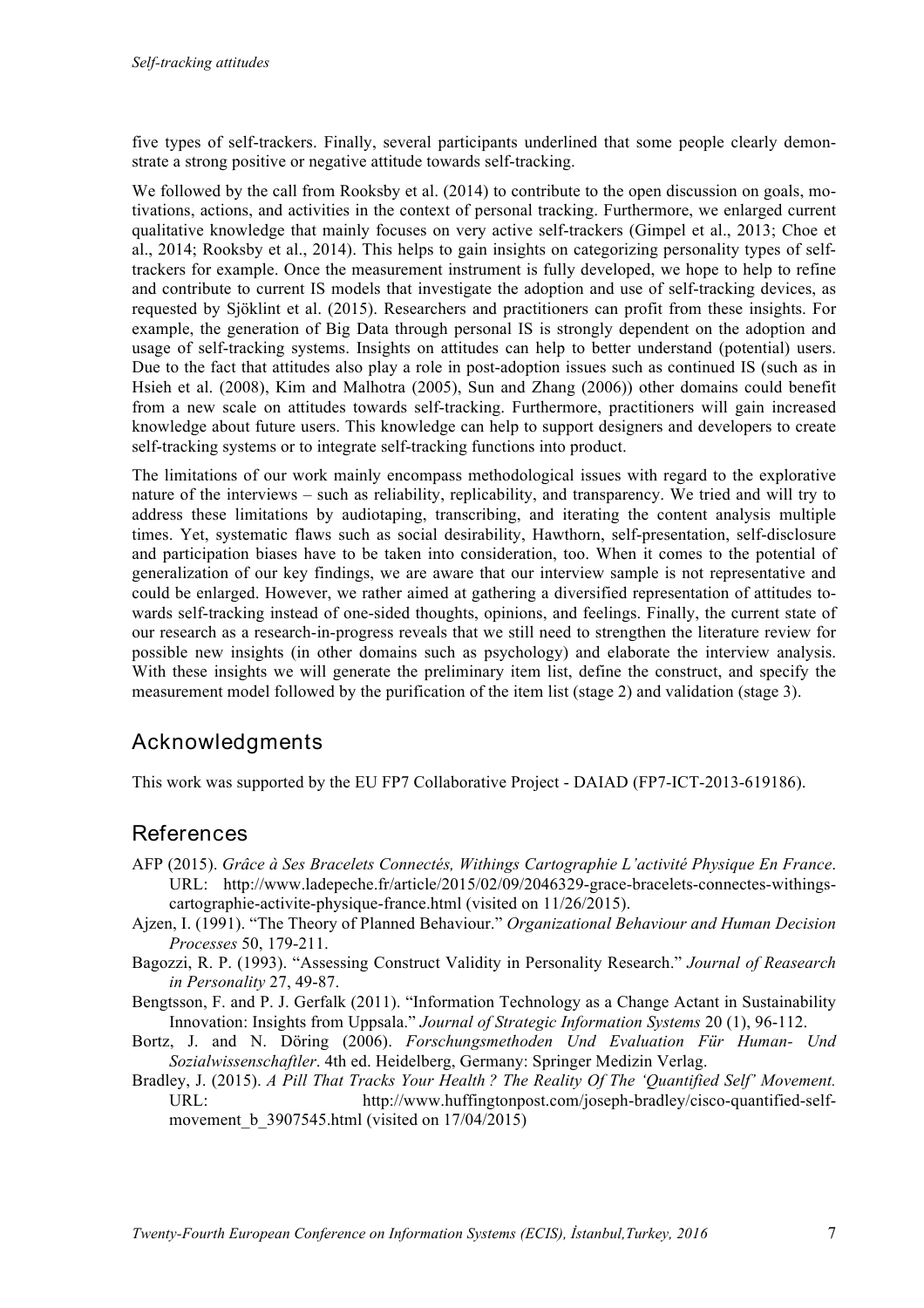- Brocke, J. Vom, A. Simons, B. Niehaves, K. Riemer, R. Plattfaut and A. Cleven (2009). "Reconstructing the Giant: On The Importance of Rigour in Documenting the Literature Search Process." In: Proceedings of the *17th European Conference on Information Systems*, 1–13.
- Casimir, G., Y. N. K. Ng and C. L. P. Cheng (2012). "Using IT to Share Knowledge and the TRA." *Journal of Knowledge Management* 16 (3), 461-479.
- Choe, E. K., N. B. Lee, B. Lee, W. Pratt and J. a Kientz (2014). "Understanding Quantified-Selfers' Practices in Collecting and Exploring Personal Data." In: *Proceedings of the 32nd Annual ACM Conference on Human Factors in Computing Systems*.
- Churchill, G. A. (1979). "A Paradigm for Developing Better Measures of Marketing Constructs." *Journal of Marketing Research* 16 (1), 64-73.
- Davis, F. D. (1985). "A Technology Acceptance Model For Empirically Testing New End-User Information Systems: Theory and Results." PhD thesis. Sloan School of Management (MIT).
- Davis, F. D., R. P. Bagozzi and P. R. Warshaw (1989). "User Acceptance of Computer Technology: A Comparison of Two Theoretical Models." *Management Science* 35 (8), 982-1003.
- Donoghue, S. (2010). "Projective Techniques in Consumer Research." *Journal of Family Ecology and Consumer Sciences /Tydskrif Vir Gesinsekologie En Verbruikerswetenskappe* 28 (1), 47-53.
- Economist, T. (2012). *The Quantified Self: Counting Every Moment.* URL: http://www.economist.com/node/21548493 (visited on 11/26/2015).
- Edison, S. W. and G. L. Geissler (2003). "Measuring Attitudes Towards General Technology : Antecedents, Hypotheses and Scale Development." *Journal of Targeting, Measurement and Analysis for Marketing* 12 (2), 137-156.
- Esmaeilzadeh, P., M. Sambasivan, N. Kumar and H. Nezakhati (2011). "Adoption of Technology Applications in Healthcare: The Influence of Attitude Toward Knowledge Sharing on Technology Acceptance in a Hospital." *Communications in Computer and Information Science* 264, 17-30.
- Fishbein, M. and I. Ajzen (1975). *Belief, Attitude, Intention, and Behaviour: An Introduction to Theory and Research*. Reading Mass.: Addison-Wesley Pub. Co.
- Fox, S. and M. Duggan (2013). *Tracking for Health.* URL: http://www.pewinternet.org/2013/01/28/tracking-for-health/ (visited on 04/21/2015)
- Garber, M. (2015). *The Ennui of the Fitbit.* URL: http://www.theatlantic.com/technology/archive/2015/07/the-ennui-of-the-fitbit/398129/ (visited on 11/26/2015)
- Gimpel, H., M. Nißen and R. A. Görlitz (2013). "Quantifying the Quantified Self Formation: A Study on the Motivation of Patients to Track Their Own Health." In: *Proceedings of the 34th International Conference on Information Systems (ICIS)*, 1–16. Milan, Italy.
- Haws, K. L., W. O. Bearden and G. Y. Nenkov (2012). "Consumer Spending Self-Control Effectiveness and Outcome Elaboration Prompts." *Journal of the Academy of Marketing Science* 40 (5), 695-710.
- Hay, T. (2013). *The Rise of the 'Quantified Self' in Health Care.* URL: http://blogs.wsj.com/venturecapital/2013/08/13/the-rise-of-the-quantified-self-in-healthcare/?KEYWORDS=quantified+self (04/17/2015)
- Hinkin, T. R. and J. B. Tracey (1999). "An Analysis of Variance Approach to Content Validation" *Organizational Research Methods* 2 (2), 175-186.
- Hoch, S. J. and G. F. Loewenstein (1991). "Time-Inconsistent Preferences and Consumer Self-Control." *Journal of Consumer Research* 17 (4), 492-507.
- Hoehle, H. and V. Venkatesh (2015). "Mobile Application Usability: Conceptualization and Instrument Development." *MIS Quarterly* 39 (2), 435-472/A12.
- Hsieh, P.-A., A. Rai and M. Keil (2008). "Understanding Digital Inequality: Comparing Continued Use Behavioural Models of the Socio-Economically Advanteged and Disadvantaged." *MIS Quarterly* 32 (1).
- Igbaria, M. and A. Chakrabarti (1990). "Computer Anxiety and Attitudes towards Microcomputer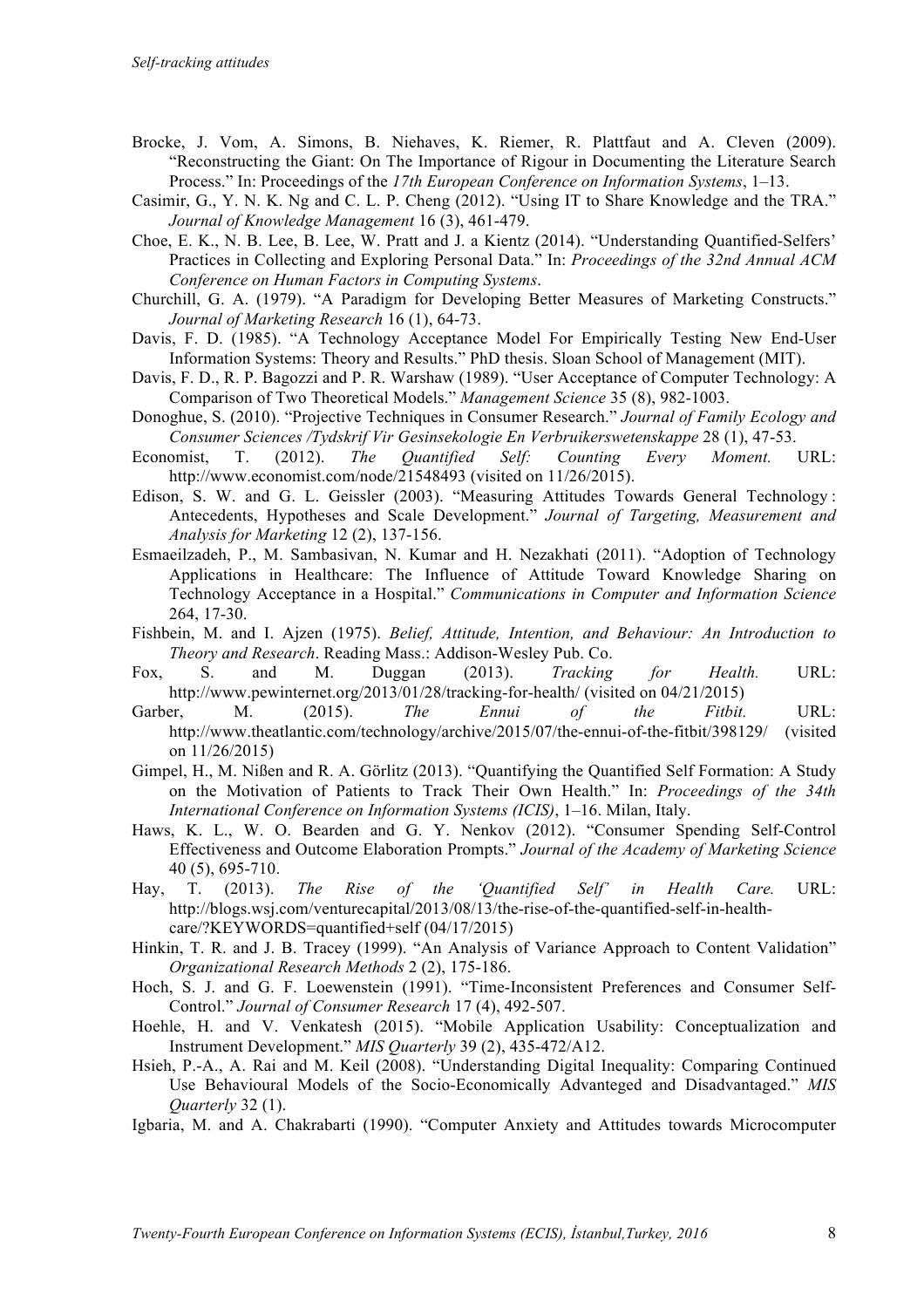Use." *Behaviour & Information Technology* 9 (3).

- Insight CC (2014). *Smartwatches and Smart Bands Dominate Fast-Growing Wearables Market.* URL: http://www.ccsinsight.com/press/company-news/1944-smartwatches-and-smart-bands-dominatefast-growing-wearables-marke (visited on 04/21/2015)
- Intelligence, BI (2015). *The Wearables Report: Growth Trends, Consumer Attitudes, and Why Smartwatches Will Dominate.* URL: http://www.ccsinsight.com/press/company-news/1944 smartwatches-and-smart-bands-dominate-fast-growing-wearables-marke (visited on 26/11/2015)
- Jäger, U. and S. Reinecke (2009). "Expertengespräch." In *Empirische Mastertechniken*, edited by Carsten Baumgarh, Martin Eisend, and Heiner Evanschitzky. Wiesbaden, Germany: Gabler Verlag.
- Jensen, T. B. and M. Aanestad (2007). "Hospitality and Hostility in Hospitals: A Case Study of an EPR Adoption among Surgeons." *European Journal of Information Systems* 16 (6), 672-680.
- Joyce, M. and J. Kirakowski (2015). "Measuring Attitudes Towards the Internet: The General Internet Attitude Scale." *International Journal of Human-Computer Interaction* 31 (8), 506-517.
- Khovanskaya, V., E. P. S. Baumer, D. Cosley, S. Voida and G. Gay (2013). "'Everybody Knows What You're Doing': A Critical Design Approach to Personal Informatics." In: *Proceedings of the SIGCHI Conference on Human Factors in Computing Systems, Paris, France*.
- Kim, S. and N. Malhotra (2005). "A Longitudinal Model of Continued IS Use: An Integrative View of Four Mechanisms Underlying Postadoption Phenomena." *Management Science* 51 (5), 741-755.
- Kwok, S. H. and S. Gao (2005). "Attitude Towards Knowledge Sharing Behaviour." *Journal of Computer Information Systems* 46 (2), 45-51.
- Lawshe, C. (1975). "A Quantitative Approach To Content Validity 1." *Personnel Psychology* 1, 563- 575.
- Lee, A. S. (2010). "Retrospect and Prospect: Information Systems Research in the Last and Next 25 Years." *Journal of Information Technology* 25 (4), 336-348.
- Lewis, B. R., G. F. Templeton and T. A. Byrd (2005). "A Methodology for Construct Development in MIS Research." *European Journal of Information Systems* September (14), 388-400.
- Li, I., A. Dey and J. Forlizzi (2010). "A Stage-Based Model of Personal Informatics Systems." In: *Proceedings of the 28th International Conference on Human Factors in Computing Systems*.
- Lupton, D. (2014). "Self-Tracking Cultures : Towards a Sociology of Personal Informatics." *IEEE Technology and Society Magazine* December, 25-30.
- MacKenzie, S. B., P. M. Podsakoff and N. P. Podsakoff (2011). "Construct Measurement and Validation Procedures in MIS and Behavioural Research: Integrating New and Existing Techniques." *MIS Quaterly* 35 (2), 48-65.
- Maio, G. and G. Haddock (2009). *The Psychology of Attitudes and Attitude Change*. 2nd Edition. London: Sage Publications.
- Meetup.com (2015). *Quantified Self Meetups.* URL: http://quantified-self.meetup.com/ (visited on 04/21/2015)
- Morschheuser, B. S., V. Rivera-Pelayo, A. Mazarakis and V. Zacharias (2014). "Interaction and Reflection with Quantified Self and Gamification: An Experimental Study." *Journal of Literacy and Technology* 15 (2), 136-156.
- Myers, M. D. and M. Newman (2007). "The Qualitative Interview in IS Research: Examining the Craft." *Information and Organization* 17 (1), 2-26.
- Nam, S., C. Chesla, N. A. Stotts, L. Kroon and S. L. Janson (2011). "Barriers to Diabetes Management: Patient and Provider Factors." *Diabetes Research and Clinical Practice* 93 (1), 1- 9.
- Nickell, G. S. and J. N. Pinto (1986). "The Computer Attitude Scale." *Computers in Human Behaviour* 2, 301-306.
- Nuviun (2015). *Quantified Self.* URL: http://nuviun.com/digital-health/quantified-self (visited on 04/21/2015).
- Perez, S. (2015). *Under Armour Snatches Up Health And Fitness Trackers Endomondo And*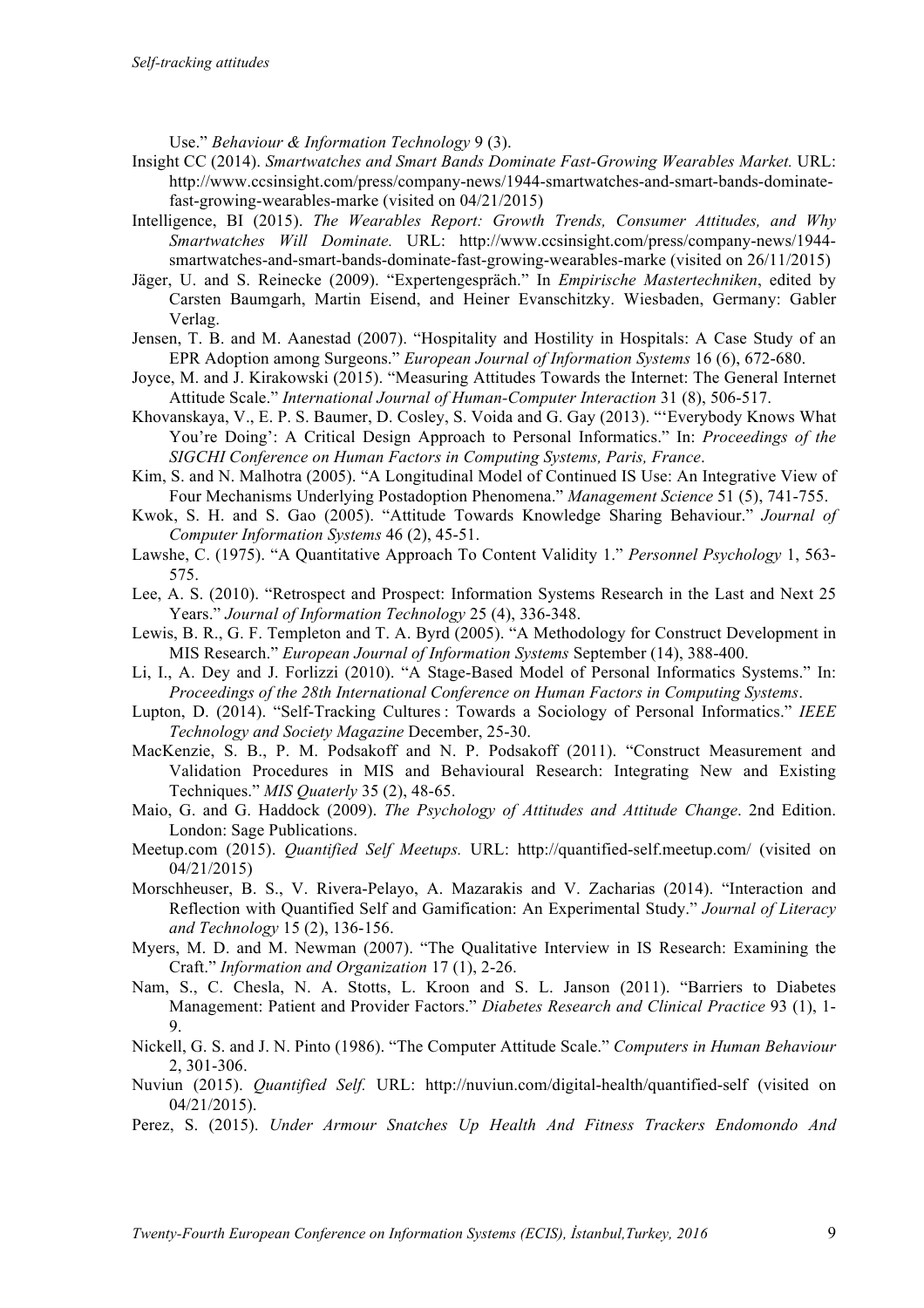*MyFitnessPal.* URL: http://techcrunch.com/2015/02/04/athletic-apparel-company-under-armoursnatches-up-health-and-fitness-trackers-endomondo-and-myfitnesspal/ (visited on 11/26/2015)

- Petter, S., D. Straub and A. Rai (2007). "Specifying Formative Constructs in Information Systems Research" *MIS Quaterly* 31 (4), 623-656.
- Ranck, B. J. (2012). *The Quantified Self: Hacking the Body for Better Health and Performance.* Report. GIGAomPRO, San Francisco, CA, USA.
- Robson, C. (2011). "Real World Research." 2nd Edition. Malden: Blackwell Publishing.
- Rooksby, J., M. Rost, A. Morrison and M. Chalmers (2014). "Personal Tracking as Lived Informatics." In: *Proceedings of the 32nd Annual Association for Computing Machinery Conference on Human Factors in Computing Systems, Toronto, Canada*.
- Sawers, P. (2015). *Adidas Acquires Mobile Fitness Company Runtastic for \$239M. Venturebeat*. URL: http://venturebeat.com/2015/08/05/adidas-acquires-mobile-fitness-company-runtastic/ (visited on 26/11/2015)
- Shih, P. C., K. Han, E. S. Poole, M. B. Rosson and M. John (2015). "Use and Adoption Challenges of Wearable Activity Trackers." In: *Proceedings of the Poc iConference*, no. 4, 2-12.
- Sjöklint, M., I. D. Constantiou and M. Trier (2015). "The Complexities of Self-Tracking an Inquiry into User Reactions and Goal Attainment." In: *Proceedings of the 21. European Conference on Information Systems,* Paper 144.
- Smith, H. J., S. J. Milberg and S. J. Burke (2014). "Information Privacy: Measuring Individuals' Concerns about Organizational Practices." *MIS Quarterly* 20 (2), 167-196.
- Smith, S. (2014). *Smart Wearables Market to Generate \$53bn Hardware Revenues by 2019.* URL: http://www.juniperresearch.com/press/press-releases/smart-wearables-market-to-generate-\$53bnhardware (visited on  $11/26/2015$ ).
- Snyder, S. J. (2015). *The Quantified Self Evolves : A South By Southwest (SXSW) Vision of How Gadgets Will Teach Us About Ourselves.* URL: http://techland.time.com/2013/03/11/south?by?southwest?sxsw?quantified?self/ (visited on 11/21/2015).
- Stier, W. (1999). *Empirische Forschungsmethoden*. 2nd ed. Berlin, Germany: Springer Verlag.
- Straub, D. and D. Gefen (2004). "Validation Guidelines for IS Positivist Research" *Communication of the Association of Information Systems* 13, 380-427.
- Sun, H. and P. Zhang (2006). "The Role of Moderating Factors in User Technology Acceptance." *International Journal of Human-Computer Studies* 64 (2), 53-78.
- Swan, M. (2012). "Sensor Mania! The Internet of Things, Wearable Computing, Objective Metrics, and the Quantified Self 2.0." *Journal of Sensor and Actuator Networks* 1 (3), 39-44.
- Swanson, E. B. (1982). "Measuring User Attitudes in MIS Research: A Review." *Omega* 10 (2), 157- 165.
- Venkatesh, V., J. Y. L. Thong and X. Xu (2012). "Consumer Acceptance and Use of Information Technology: Extending the Unified Theory of Acceptance and Use of Technology." *MIS Quaterly* 36 (1), .
- Webster, J. and R. T. Watson (2002). "Analyzing The Past To Prepare For the Future: Wirting A Literature Review." *MIS Quarterly* 26 (2), xiii-xxiii.
- Williams, M. D., Y. K. Dwivedi, B. Lal and A. Schwarz (2009). "Contemporary Trends and Issues in IT Adoption and Diffusion Research." *Journal of Information Technology* 24 (1), 1-10.
- Wixom, B. H. and P. a. Todd (2005). "A Theoretical Integration of User Satisfaction and Technology Acceptance." *Information Systems Research* 16 (1), 85-102.
- Wolf, G. (2010). *The Data Driven Society.* URL: http://www.nytimes.com/2010/05/02/magazine/02self-measurement-t.html (visited on 11/26/2015).
- Wright, A. (2013). "Patient, Heal Thyself New Handeheld Medical Diagnostic Tools Promise More Effiecient, Lower-Cost Healthcare - but at What Price?" *Communications of the ACM* 56 (8), 25- 28.